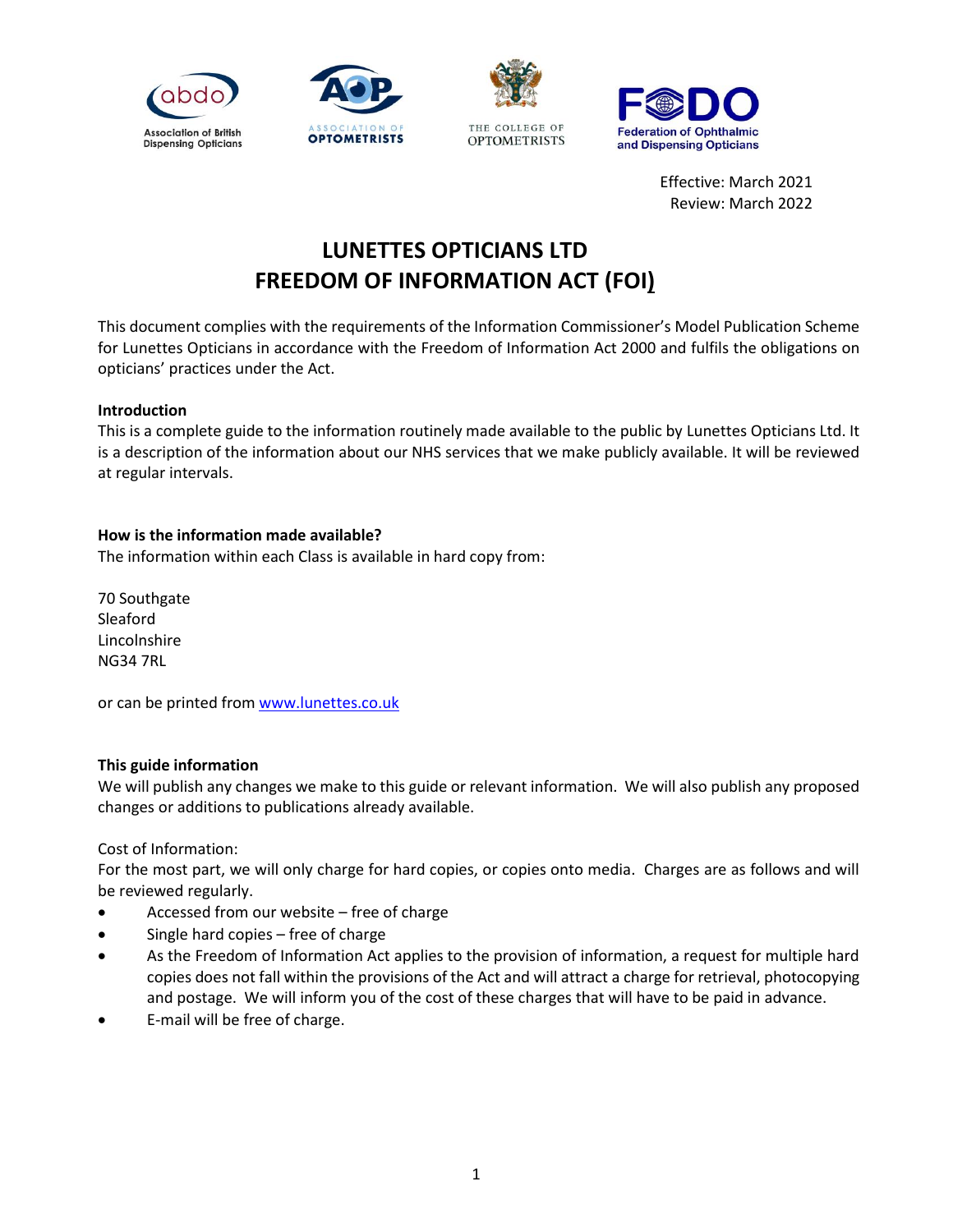## **Your Rights to Information**

- The Freedom of Information Act 2000 is designed to promote openness and accountability amongst all organisations that receive public money.
- Like all NHS contractors, since 1 January 2005 there has been a FOI obligation on optical practices to respond to requests about the NHS related information that they hold, and a right of access to that information has been established in law.
- These rights are subject to exemptions (see below) that have to be taken into consideration before releasing information.
- Under the Data Protection Act 2018, you are also entitled to access your clinical records or any other personal information held about you and you can contact any practice where your records are held to do this.

## **Feedback**

If you have any comments about the operation of the Publication Scheme, or how we have dealt with your request for information from the scheme, please write to:

70 Southgate Sleaford Lincolnshire NG34 7RL

## **Classes of Information**

All NHS information at Lunettes Opticians is held, retained and destroyed within NHS guidelines. Our commitment to publish information excludes any information that can be legitimately withheld under the exemptions set out in the Freedom of Information Act 2000, the main reasons being the protection of commercial interests and personal information under the Data Protection Act 2018. This scheme has been written in accordance with those exemptions. The information on this Scheme is grouped into the following categories:

## **1. Who we are and what we do**

- Practice background
- List of practices including contact phone numbers
- Details of the opticians and optometrists employed in our practices can be obtained by contacting that practice directly.
- Alternatively, details of all opticians and optometrists registered in the UK are available from the General Optical Council website [www.optical.org](http://www.optical.org/) Tel: 0207 580 3898.
- Company Registration number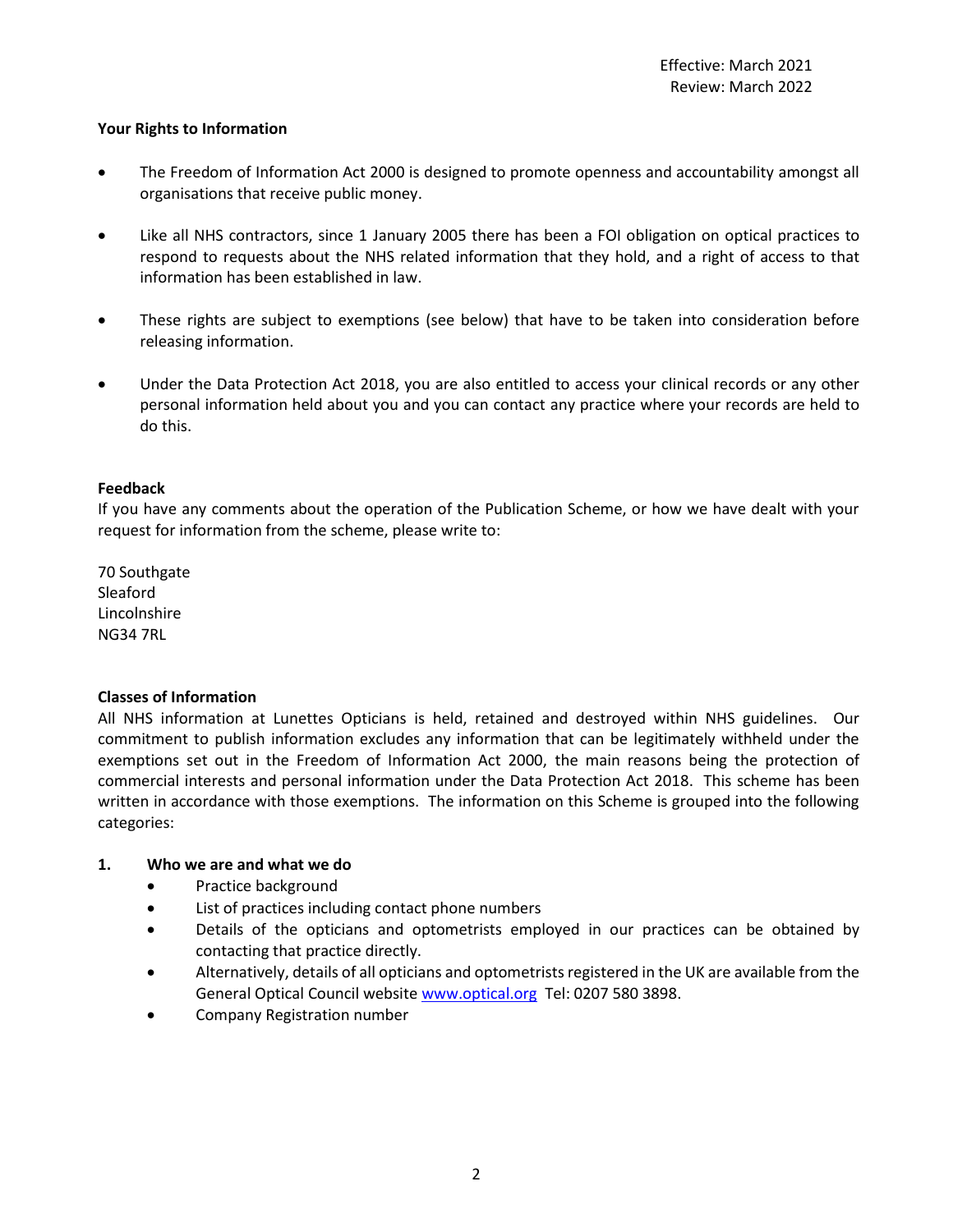## **2. Financial and funding information: what we spend and how we spend it**

For every sight test performed on behalf of the NHS the practices receive a set fee, which is fixed nationally. The fees paid by the NHS for each service are available from the Sleaford practice on request. They include a contribution towards optometrists' and staff salaries, equipment costs and other practice overheads. Information in this class will be published only where it is unlikely adversely to affect the commercial position of the firm or practice.

Full details of the company accounts can be found at [www.companieshouse.gov.uk](http://www.companieshouse.gov.uk/)

## **3. Our Priorities**

To provide our patients with high quality eye care.

## **4. Decision Making**

Any decisions made about the provision of NHS-funded services will be reflected in the services we provide and in the contract held with the NHS Lincolnshire.

## **5. Our policies and procedures;**

- Complaints Handling Policy
- Data Management Policy
- Health and Safety Policy
- Infection Control
- Lone Working Policy
- Chaperone Policy

*Please note this list is not exhaustive and only includes some of our policies.*

They are available on request from 70 Southgate, Sleaford, Lincolnshire, NG34 7RL.

## **Complaints**

If you have a complaint about any of our products or services, please do discuss any problems with the manager at the practice concerned in the first instance. We find that most issues can be put right at this stage.

A full copy of our complaints policy is available on request.

## **6. Lists and Registers**

We don't keep lists and registers. Our patient records are confidential.

## **7. The Services We Offer**

All our practices provide NHS-funded sight tests for those who are eligible. Patients may also be entitled to NHS vouchers that can be used against the purchase of spectacles or contact lenses as required. To find out if you are eligible for this assistance please click on the lin[k www.lunettes.co.uk](http://www.lunettes.co.uk/) or ask for details in any of our practices.

Appointments for sight tests can be booked over the phone, online or by calling in to one of our practices.